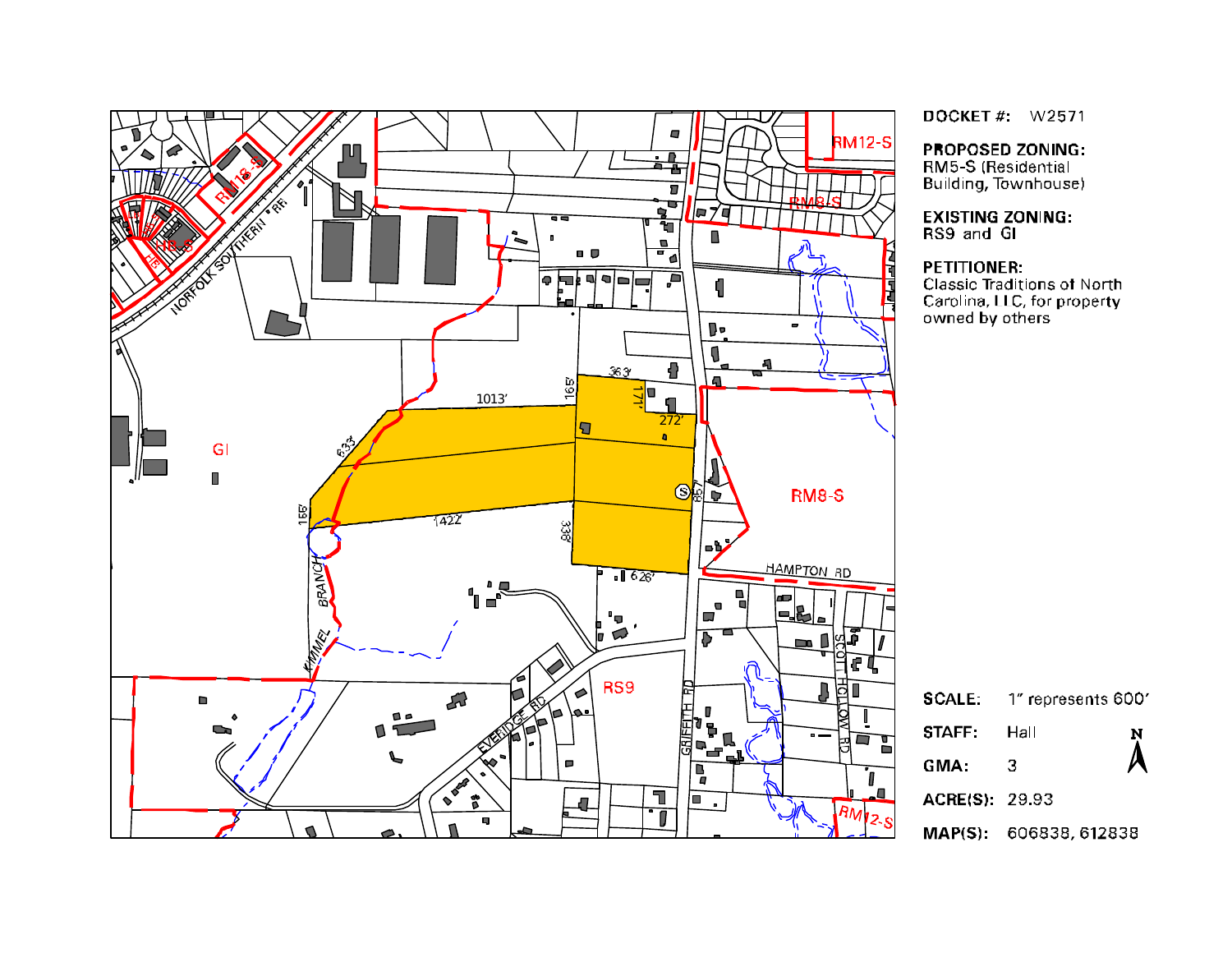August 21, 2002

Classic Traditions of North Carolina, LLC for property owned by others c/o Judy J. Stalder P. O. Box 5581 High Point, NC 27262

RE: ZONING MAP AMENDMENT W-2571

Dear Ms. Stalder:

The attached report of the Planning Board to the Board of Aldermen is sent to you at the request of the Aldermen. You will be notified by the City Secretary's Office of the date on which the Aldermen will hear this petition.

Sincerely,

A. Paul Norby, AICP Director of Planning

pc: City Secretary's Office, P.O. Box 2511, Winston-Salem, NC 27102 Philip Nance, 2800 Armstrong Road, Winston-Salem, NC 27103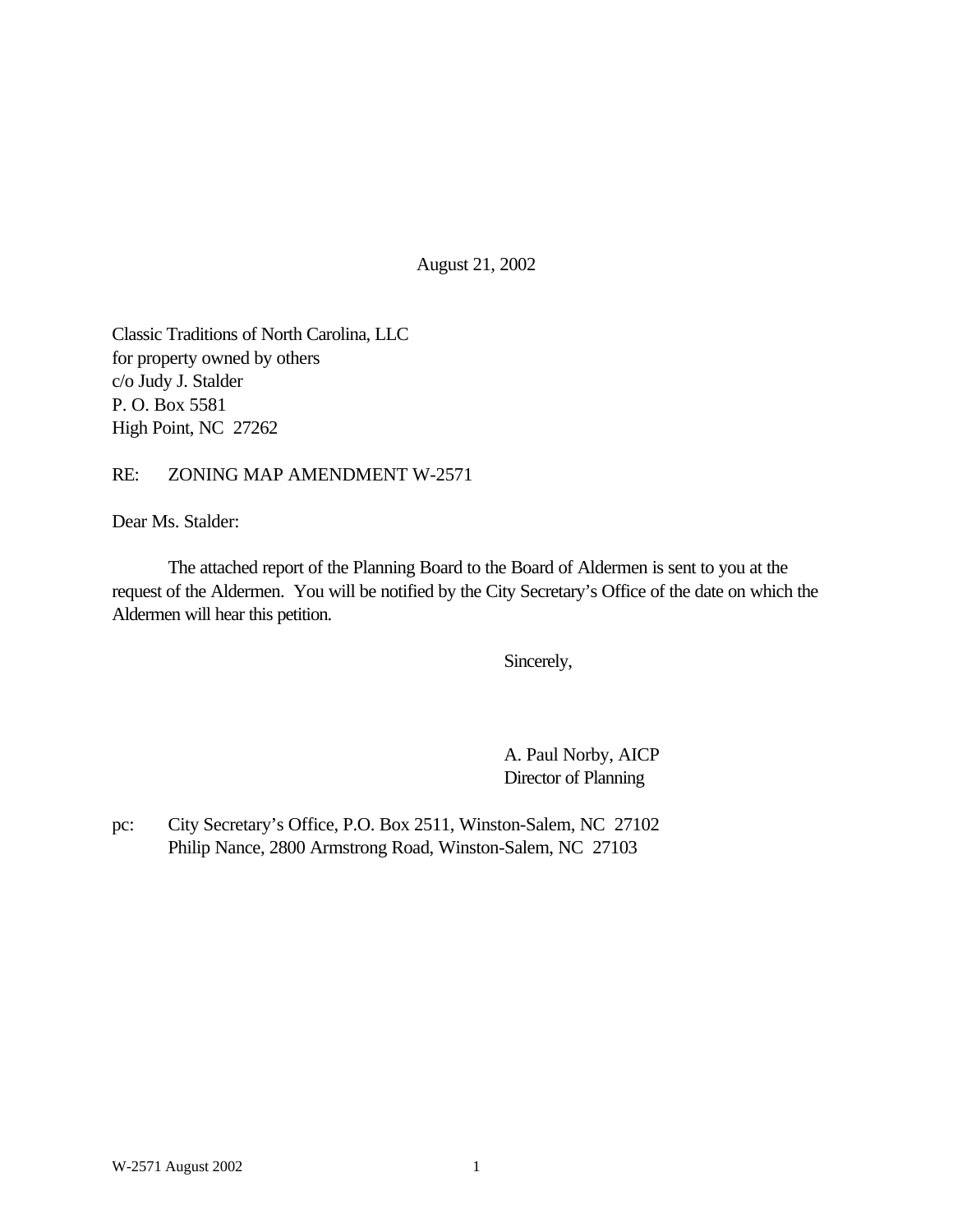## **ACTION REQUEST FORM**

| DATE:        | August 21, 2002                           |
|--------------|-------------------------------------------|
| TO:          | The Honorable Mayor and Board of Aldermen |
| <b>FROM:</b> | A. Paul Norby, AICP, Director of Planning |

### **BOARD ACTION REQUEST**:

Request for Public Hearing on zoning map amendment of Classic Traditions of North Carolina, LLC for property owned by J. T. Foster, Trustee, Marjorie F. Foster, Trustee, Nannie B. Todd, Ted W. Foster, and Dan M. Foster

### **SUMMARY OF INFORMATION**:

Zoning map amendment of Classic Traditions of North Carolina, LLC for property owned by J. T. Foster, Trustee, Marjorie F. Foster, Trustee, Nannie B. Todd, Ted W. Foster, and Dan M. Foster from RS-9 and GI to RM-5-S (Residential Building, Townhouse; Residential Building, Twin Home; and Residential Building, Duplex): property is located on the west side of Griffith Road north of Everidge Road (Zoning Docket W-2571).

### **PLANNING BOARD ACTION**:

| <b>MOTION ON PETITION: APPROVAL</b> |                                 |
|-------------------------------------|---------------------------------|
| FOR:                                | AVANT, BOST, CLARK, FOLAN, KING |
| <b>AGAINST:</b>                     | <b>NORWOOD</b>                  |
| <b>SITE PLAN ACTION:</b>            | <b>CONFORMS</b>                 |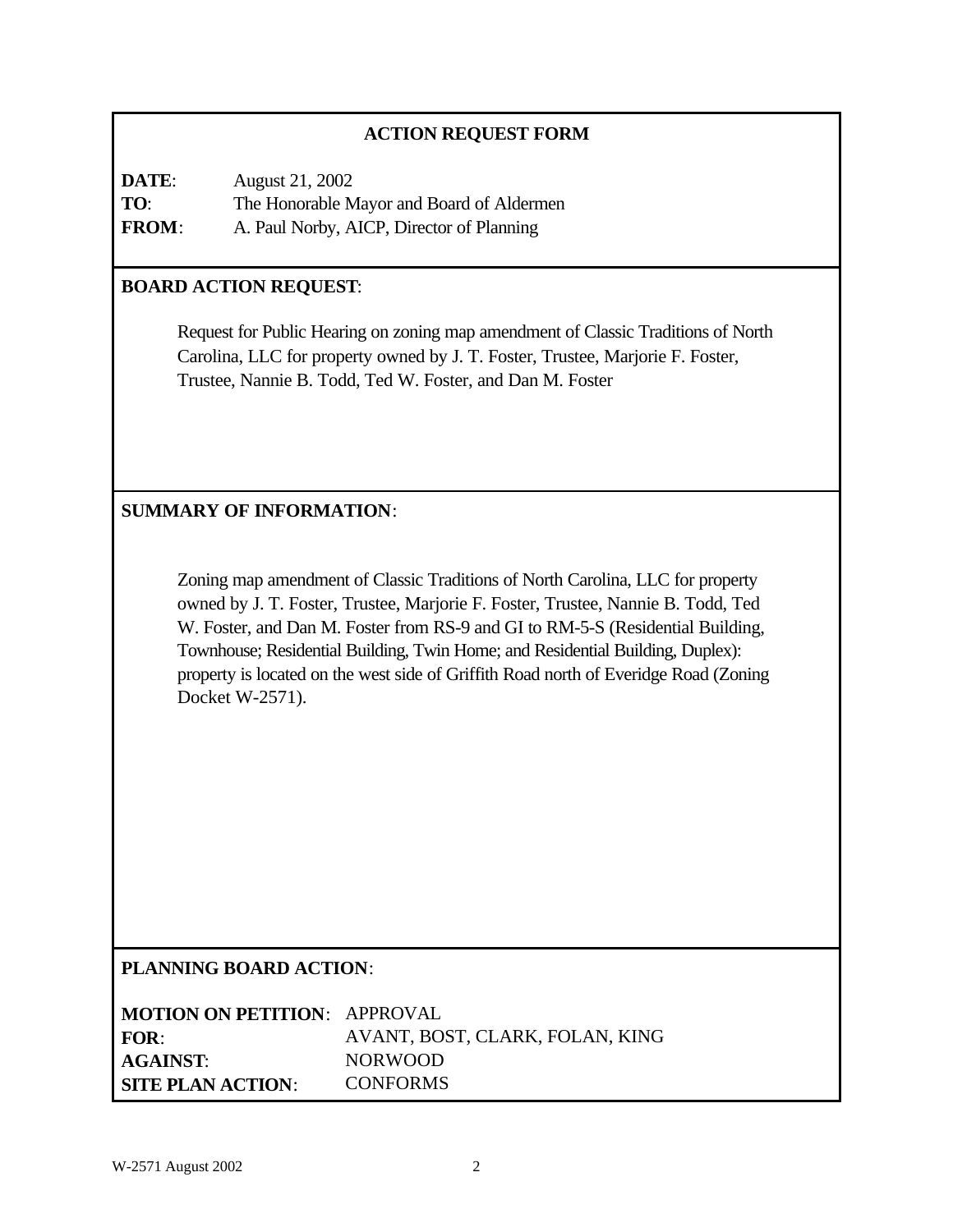#### CITY ORDINANCE - SPECIAL USE

Zoning Petition of Classic Traditions of North Carolina, LLC for property owned by J. T. Foster, Trustee, Marjorie F. Foster, Trustee, Nannie B. Todd, Ted W. Foster, and Dan M. Foster, Docket W-2571

AN ORDINANCE AMENDING THE WINSTON-SALEM CITY ZONING ORDINANCE AND THE OFFICIAL ZONING MAP OF THE CITY OF WINSTON-SALEM, N.C.

\_\_\_\_\_\_\_\_\_\_\_\_\_\_\_\_\_\_\_\_\_\_\_\_\_\_\_\_\_\_\_\_\_

BE IT ORDAINED by the Board of Aldermen of the City of Winston-Salem as follows:

Section 1. The Winston-Salem City Zoning Ordinance and the Official Zoning Map of the City of Winston-Salem, N.C. are hereby amended by changing from RS-9 and GI to RM-5-S (Residential Building, Townhouse; Residential Building, Twin Home; and Residential Building, Duplex) the zoning classification of the following described property:

Tax Block 3932, Tax Lots 7H, 7L, 9A, and 9B, and 9H

Section 2. This Ordinance is adopted after approval of the site plan entitled Classic Traditions

of North Carolina, LLC and identified as Attachment "A" of the Special Use District Permit issued by

the Board of Aldermen the \_\_\_\_\_\_\_ day of \_\_\_\_\_\_\_\_\_\_\_\_\_\_\_, to Classic Traditions of North

Carolina, LLC for property owned by J. T. Foster, Trustee, Marjorie F. Foster, Trustee, Nannie B.

Todd, Ted W. Foster, and Dan M. Foster.

Section 3. The Board of Aldermen hereby directs the issuance of a Special Use District Permit pursuant to the Zoning Ordinance of the *Unified Development Ordinances* for a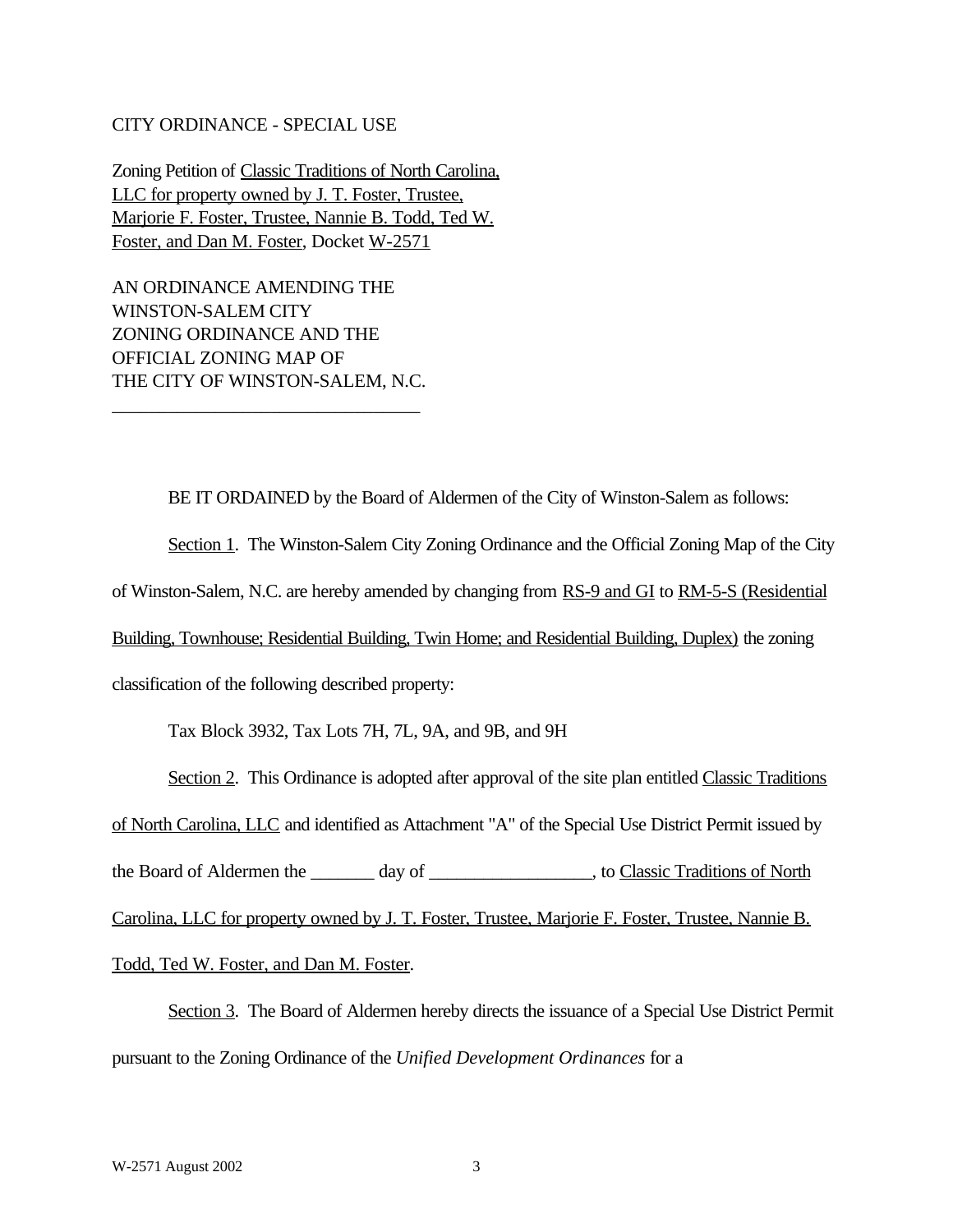development to be known as Classic Traditions of North Carolina, LLC. Said Special Use District Permit and site plan with associated documents are attached hereto and incorporated herein.

Section 4. This Ordinance shall be effective from and after its adoption.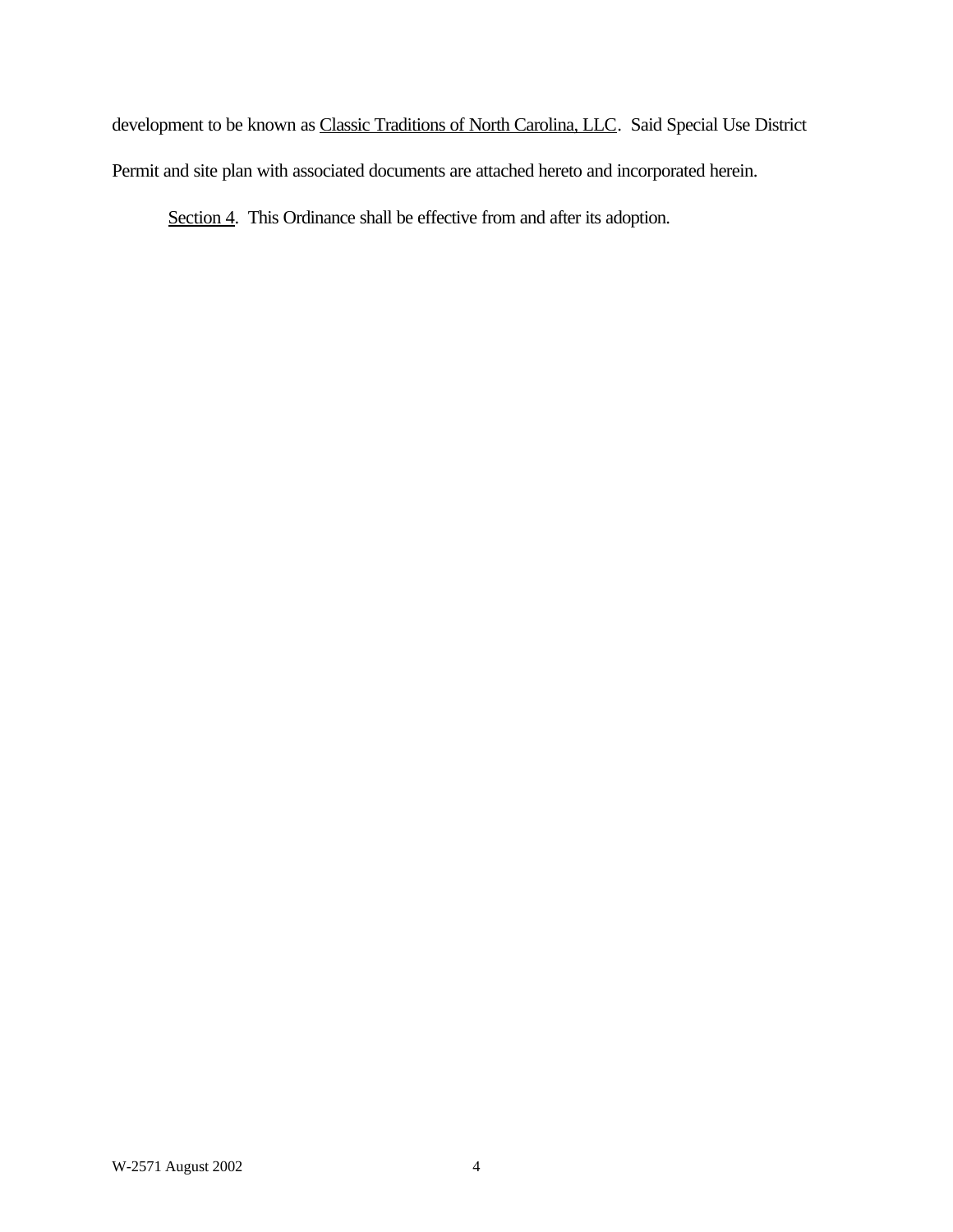#### CITY - SPECIAL USE DISTRICT PERMIT

#### SPECIAL USE DISTRICT PERMIT

Issued by the Board of Aldermen

of the City of Winston-Salem

The Board of Aldermen of the City of Winston-Salem issues a Special Use District Permit for the site shown on the site plan map included in this zoning petition of Classic Traditions of North Carolina, LLC for property owned by J. T. Foster, Trustee, Marjorie F. Foster, Trustee, Nannie B. Todd, Ted W. Foster, and Dan M. Foster, (Zoning Docket W-2571). The site shall be developed in accordance with the plan approved by the Board and bearing the inscription: "Attachment A, Special Use District Permit for RM-5-S (Residential Building, Townhouse; Residential Building, Twin Home; and Residential Building, Duplex), approved by the Winston-Salem Board of Aldermen the day of \_\_\_\_\_\_\_\_\_\_\_\_\_\_\_\_\_, 20\_\_\_\_" and signed, provided the property is developed in accordance with requirements of the RM-5-S zoning district of the Zoning Ordinance of the *Unified Development Ordinances*, the Erosion Control Ordinance, and other applicable laws, and the

following additional conditions be met:

### **C PRIOR TO THE ISSUANCE OF GRADING PERMITS**

- a. Limits of grading as shown on the approved site plan shall be flagged in the field.
- b. Developer shall have a storm water management study submitted for review by the Public Works Department of the City of Winston-Salem.
- c. Any retaining wall greater than five (5) feet in height shall be designed and sealed by a Registered Professional Engineer.

### **C PRIOR TO THE ISSUANCE OF BUILDING PERMITS**

- a. On site fire hydrant locations shall be approved by the City Fire Department in writing to the Inspections Division.
- b. Developer shall record a final plat in the office of the Register of Deeds. Final plat shall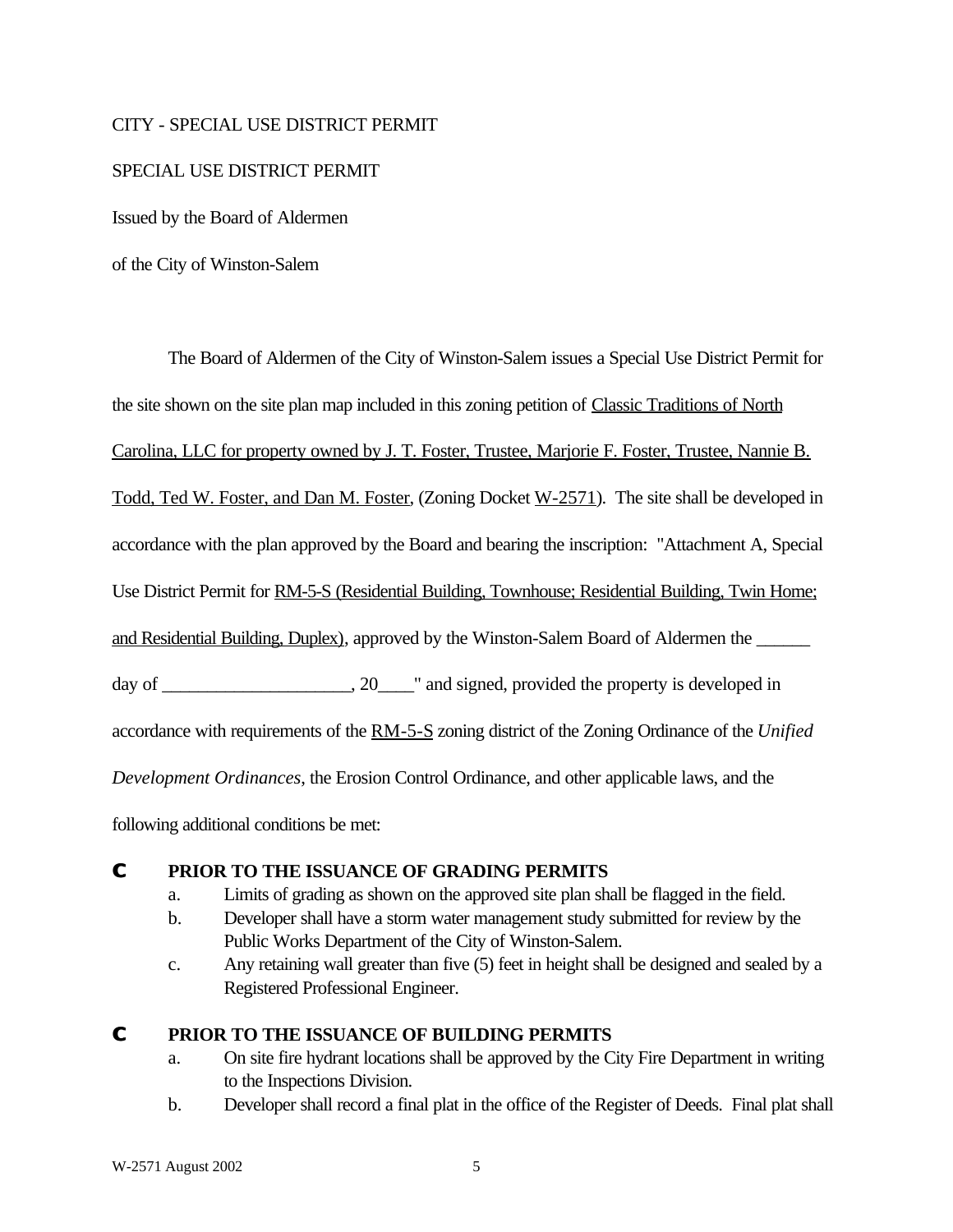show tentative building locations and all access and utility easements.

- c. Final plat shall include the dedication of right-of-way along Griffith Road to Winston-Salem DOT specifications.
- d. As volunteered by the petitioner, all buildings shall have a main roof line of 5:12 or greater.
- e. A Lighting Plan shall be approved by Planning staff.

## **C PRIOR TO THE ISSUANCE OF OCCUPANCY PERMITS**

- a. All required storm water management devices shall be installed.
- b. Developer shall install road improvements on Griffith Road as required by the Winston-Salem Department of Transportation.
- c. Install public fire hydrants in accordance with the City Fire Department and Utilities Department.

## **C OTHER REQUIREMENTS**

- a. One sign is permitted along Griffith Road. Sign shall be limited to a monument type with a maximum height of five (5) feet and a maximum copy area of eighteen (18) square feet.
- b. All building architecture shall substantially comply with the building materials and design as volunteered by the developer in attached "Exhibit A".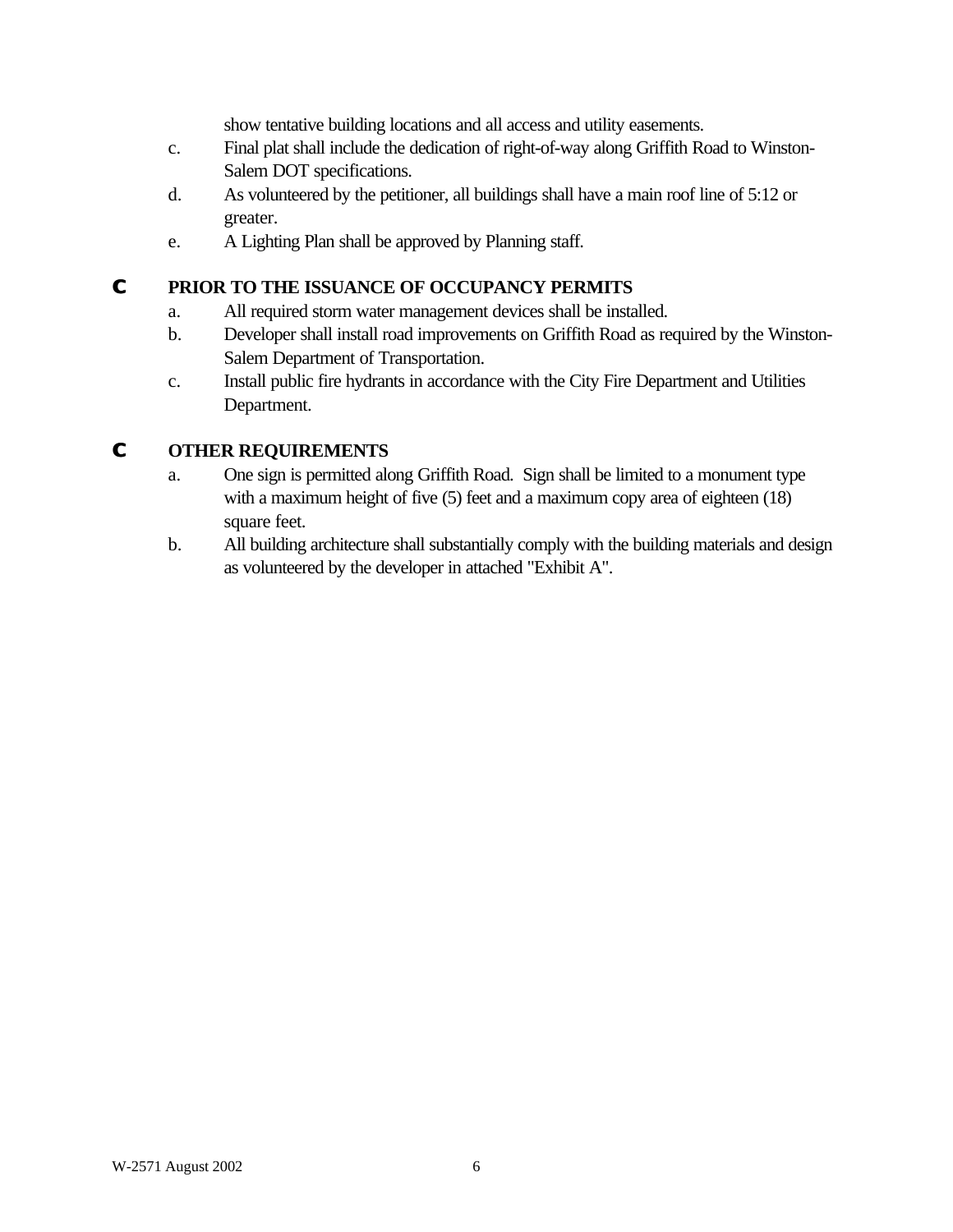### **ZONING STAFF REPORT**

| <b>DOCKET</b> # $W-2571$ |                                                                                               |
|--------------------------|-----------------------------------------------------------------------------------------------|
|                          | <b>STAFF:</b> S. Chad Hall                                                                    |
|                          | Petitioner(s): Classic Traditions of North Carolina, LLC                                      |
|                          | Ownership: J. T. Foster, Trustee, Marjorie F. Foster, Trustee, Nannie B. Todd, Ted W. Foster, |
|                          | and Dan M. Foster                                                                             |

#### **REQUEST**

From: RS-9 (Residential Building Single Family, 9000 square foot minimum lot size) and GI (General Industrial) To: RM-5-S (Residential Building, Townhouse; Residential Building, Twinhome; and Residential Building, Duplex)

Both general and special use district zoning were discussed with the applicant(s) who decided to pursue the zoning as requested.

Acreage: 29.93 acres

### **LOCATION**

Street: West side of Griffith Road north of Everidge Road. Jurisdiction: City of Winston-Salem. Ward: South.

### **SITE PLAN**

Proposed Use: Townhomes and Twinhomes. Square Footage: 286,925 sf (112 townhome units; 20 twinhome units); 2,268 sf clubhouse. Building Height: 24' Density: 4.54 units per acre. Parking: Townhomes and Twinhomes: Required: 264; Proposed: 264. Clubhouse: Required:12; Proposed: 16. Bufferyard Requirements: Type II abutting RS-9 zoning. Vehicular Use Landscaping Standards Requirements: UDO standards apply.

### **PROPERTY SITE/IMMEDIATE AREA**

Existing Structures on Site: Single family residence on subject property to be removed. Adjacent Uses:

North - RS-9 Single Family Residential.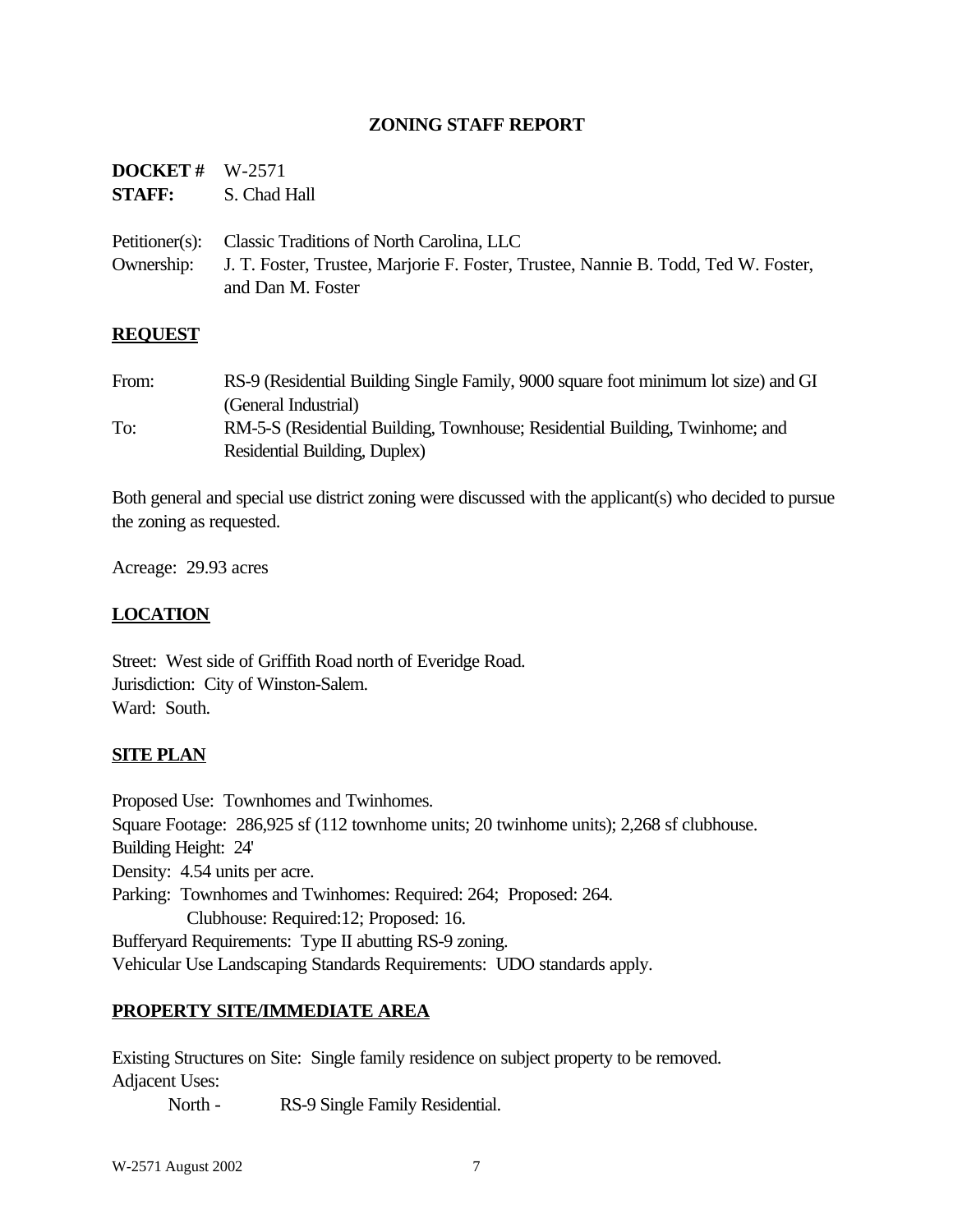| RS-9 Single Family Residential and RM-8-S multifamily.<br>East - |  |
|------------------------------------------------------------------|--|
|------------------------------------------------------------------|--|

- South RS-9 Single Family Residential.
- West GI General Industrial.

## **GENERAL AREA**

Character/Maintenance: Well maintained single family and multi-family dwellings. Development Pace: Moderate to Fast

## **PHYSICAL FEATURES/ENVIRONMENTAL REVIEW**

Impact on Existing Features: Majority of site is undeveloped and is heavily wooded.

Topography: There is an approximate change in elevation of 80' on the subject property (from an approximate elevation of 854' near the northeast corner of the site down to an approximate elevation of 774' in the southwest corner of the site). The proposed project generally does a good job using the existing topography by balancing cut and fill.

Streams: Kimmel Branch crosses the property on the west.

- Vegetation/habitat: There is some existing vegetation on the subject property, although most of the area has been used for agriculture over the past 40 years and is thus clear of most large trees and vegetation.
- Floodplains: No FEMA regulated floodplains, although natural floodplains do exist in and around Kimmel Branch and its tributaries.

Wetlands: None - WS West Quad

Environmental Resources Beyond The Site: No direct impacts; however, with the continued degradation of intermittent streams throughout Winston-Salem and Forsyth County and the other incorporated jurisdictions, there will be a cumulative decrease in water quality and an increase in stormwater runoff because of the loss of natural infiltration that assists in water absorption and filtering. The preservation of natural stream corridors, even intermittent in variety, is more effective than man-made, mechanical means of stormwater control/filtration. The subject site plan proposes development adjacent to Kimmel Branch.

Watershed: Site is not within the boundaries of a water supply watershed.

## **TRANSPORTATION**

Direct Access to Site: Griffith Road; Hampton Road; Everidge Road; Burke Mill Road Street Classification: Griffith Road - minor thoroughfare; Hampton Road - local road; Everidge Road

- local road; Burke Mill Road - minor thoroughfare. Average Daily Traffic Count/Estimated Capacity at Level of Service D (Vehicles per Day): Griffith Road between Burke Mill Road and Kimwell Drive  $Ext = 4,300/16,100$ Burke Mill Road between Griffith Road and Bethel Church Road = 7,400/16,100 Trip Generation/Existing Zoning: RS-9 and GI 29.93 x 43,560/9,000 = 144 units x 9.57 (SFR Trip Rate) = 1,378 Trips per Day

(Not enough information available to determine acreage in GI)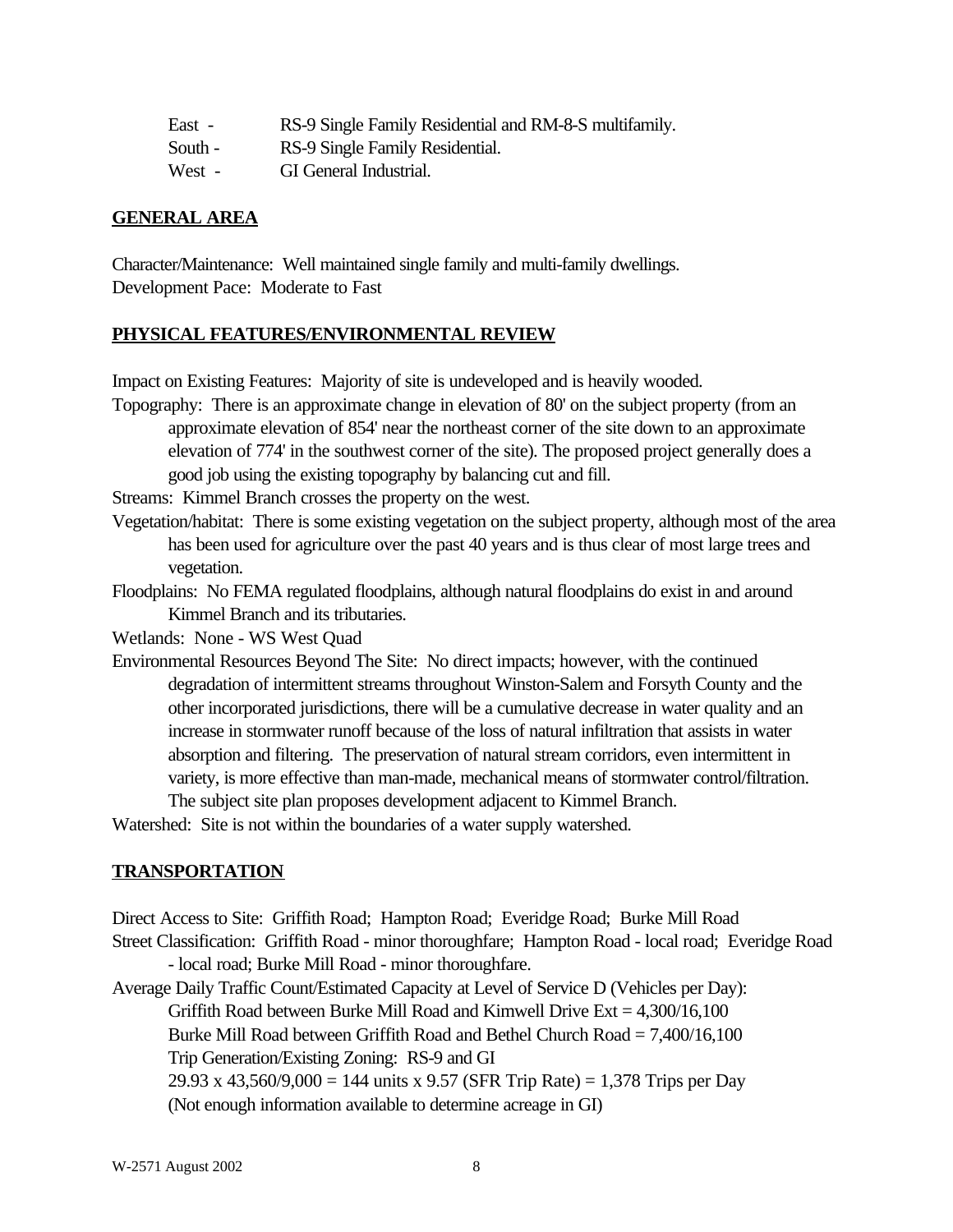Trip Generation/Proposed Zoning: RM-5-S 132 units x 6.63 (Apt. Trip Rate) = 875 Trips per Day Planned Road Improvements: Left turn lane along Griffith Road along entire frontage. Sight Distance: Good. Interior Streets: Private. Traffic Impact Study recommended: Volunteered; no substantial impacts. Connectivity of street network: Two proposed roads connect to Griffith Road, albeit via gated private streets. The current site plan does not demonstrate any future connectivity or public stub streets. Staff strongly recommends an interconnected street network with public street connection to adjacent residentially zoned properties. Sidewalks: None.

Transit: Route 43 along Burke Mill Road, crossing Griffith Road

# **HISTORY**

Relevant Zoning Cases:

- 1. W-2524; RS-9 to RM-8-S (Planned Residential Development); approved February 4, 2002; east side of Griffith Road and north side of Hampton Road; 34.89 acres; Planning Board recommended approval and staff recommended denial.
- 2. W-2531; HB-S to HB-S; approved March 4, 2002; south side of Hewes Street northwest of Stratford Road; 0.50 acre; Planning Board and staff recommended approval.
- 3. W-2505; RS-9 to RM-8-S (Child Day Care Center); denied December 17, 2001; east side of Griffith Road north of Hampton Road; 0.54 acre; Planning Board and staff recommended denial.
- 4. W-2381; RS-9 to RM-8-S (Residential Building, Multifamily); approved May 1, 2000; east side of Griffith Road south of Emsley Street; 39.34 acres; Planning Board and staff recommended approval.
- 5. W-2355; RS-9 and RM-8-S to RM-12-S (Life Care Community); approved December 6, 1999; southwest side of Burke Mill Road between Frontis Plaza Boulevard and Kimel Park Drive/Homestead Hills Drive (private); 8.84 acres; Planning Board and staff recommended approval.
- 6. W-2119; RS-9 to RM-8-S (Residential Building, Multifamily); withdrawn February 3, 1997; north side of Hampton Road, east of Griffith Road and Scott Hollow Drive; 14.73 acres; Planning Board recommended denial, staff recommended approval.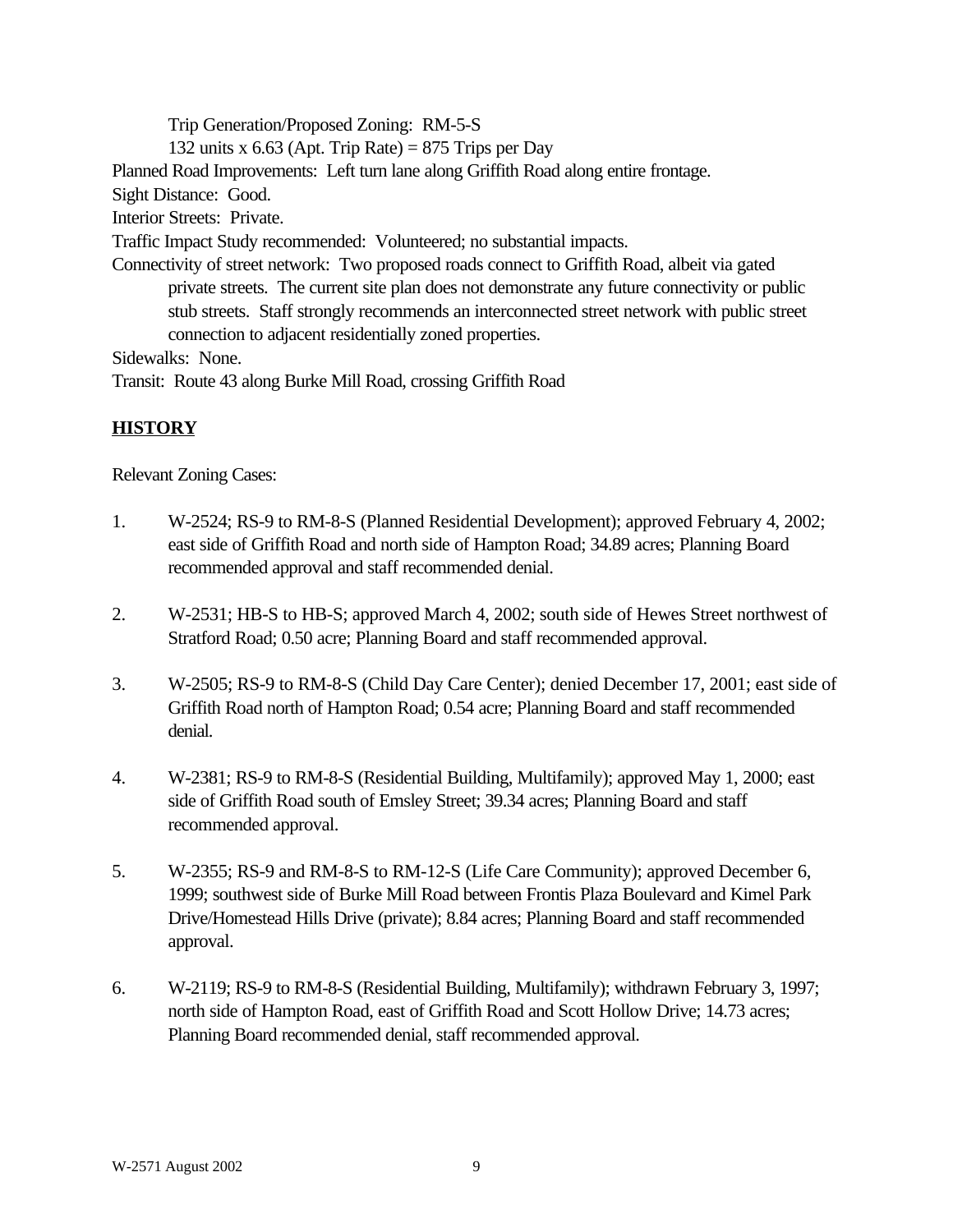## **CONFORMITY TO PLANS**

GMP Area (*Legacy*): Suburban Neighborhoods (GMA 3)

Relevant Comprehensive Plan Recommendation(s): *Legacy* encourages a mix of housing types in neighborhoods and residential development at higher densities where adequate public services and public facilities exist.

Area Plan/Development Guide: *South Stratford Road Development Guide* (adopted in 1989) Relevant Development Guide Recommendation(s): The *South Stratford Road Development Guide* recommends that the subject property be a low-density (0-5 units/acre) residential use.

## **GREENWAY/RECREATION/OPEN SPACE REVIEW**

Greenway Plan: Site is not on an adopted Greenway corridor.

Comments/Status of Trail: The site is located on Kimmel Branch Creek approximately 1.75 miles from Salem Creek. The flood plain of this tributary is not a FEMA designated flood plain where the Greenway Plan requires 40 feet greenway easements. There are long term proposals for a greenway trail in this section of Salem Creek. The petitioner may want to consider maintaining greenway easements to facilitate the possible future construction of a connector trail in the long term provided that easements south of the site can be obtained.

## **WINSTON-SALEM/FORSYTH COUNTY SCHOOLS**

| Project                            | Number<br>Units | Schools     | Projected<br><b>Students</b><br>from<br>Project | 2001-2002<br>Enrolled<br><b>Students</b> | 2001-2002<br>Projected<br><b>Students</b><br>with<br>Accumulate<br>d Totals<br>since $4/24/01$ | School<br>Capacity |
|------------------------------------|-----------------|-------------|-------------------------------------------------|------------------------------------------|------------------------------------------------------------------------------------------------|--------------------|
| <b>Classic Traditions</b><br>of NC | 132             | Ward ES     | 27                                              | 889                                      | 916                                                                                            | 795                |
|                                    |                 | Clemmons MS | 13                                              | 1198                                     | 1211                                                                                           | 825                |
| Apartments                         |                 | Parkland HS | 18                                              | 1449                                     | 1467                                                                                           | 874-1192           |

Winston-Salem/Forsyth County Schools have estimated this project, when completed, will add a total of 58 students to the system, as indicated by the following chart.

## **ANALYSIS**

The current request is to rezone 29.93 acres from RS-9 to RM-5-S (Residential Building, Multifamily; Twinhomes, Duplexes). The petition proposes 28 townhome buildings with four units per building and 10 twinhome units for a total of 132 total units. The site is located on the west side of Griffith Road north of Everidge Road. Across the road to the east are single family residences and the Hampton Commons Townhome development. The subject property also abuts RS-9 zoned land (primarily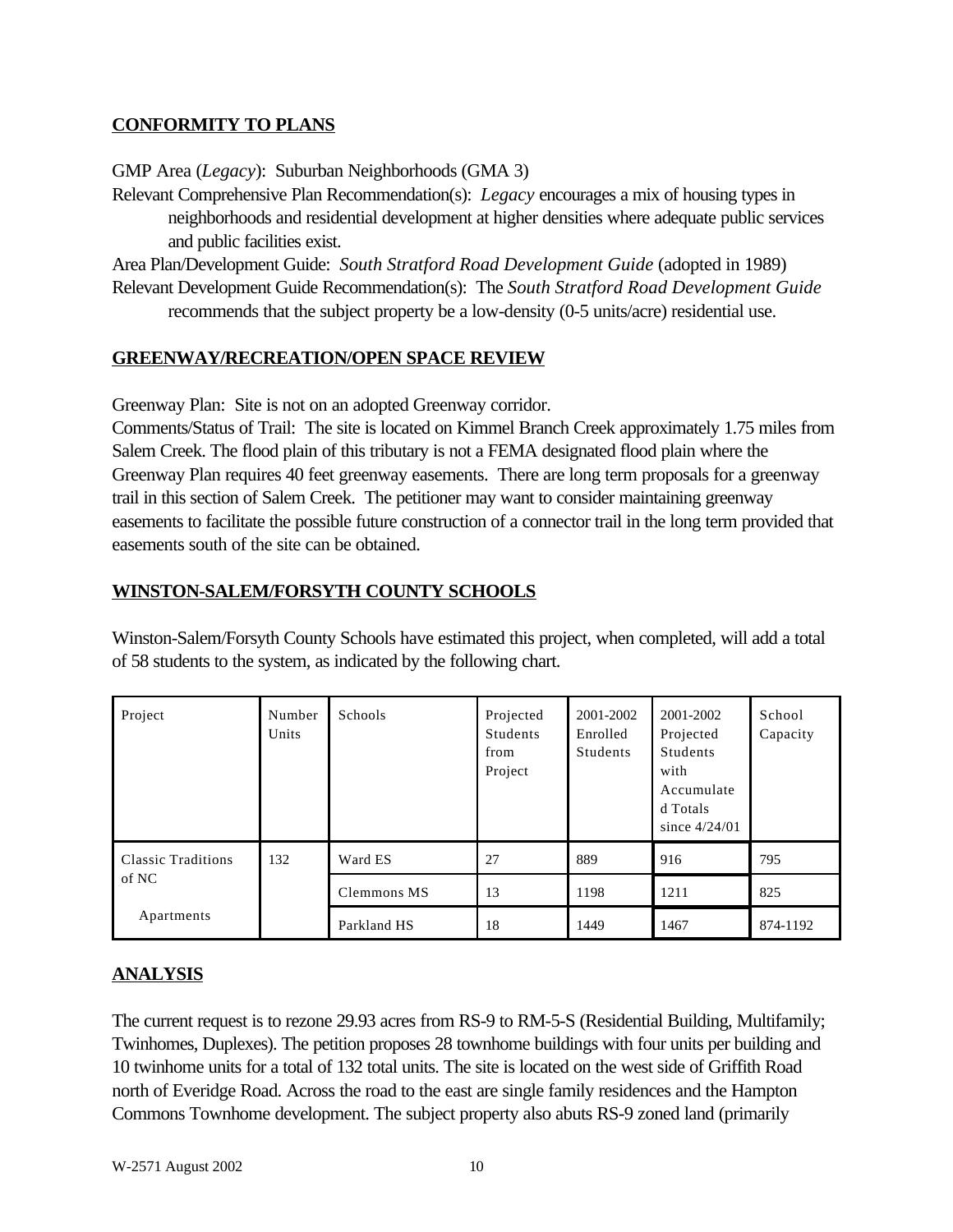undeveloped) to the north and south. Kimmel Branch is on the western periphery of the subject property and separates the site from land zoned GI.

The *South Stratford Road Development Guide* recommends that the subject property be a lowdensity (0-5 units/acre) residential use. With the recent rezoning of the Hampton Commons property to RM-8-S, precedent seems to exist for the rezoning of this property. However, the current site plan does not include some of the amenities volunteered by the Hampton Commons developers, such as the type of sidewalk network included in that plan. In addition, there are no public streets proposed on the current site plan which undermines the goal of a connected street system in the surrounding area. Staff is continuing to work with the petitioners regarding some public street access.

With the potential future development of large tracts of primarily undeveloped RS-9 properties to both the north and south, a public street system that would allow traffic flow into those properties without getting back on Griffith Road will help alleviate future congestion problems. In addition, this would prevent the traffic of residents and, mainly, services from the current site as well as those to the north and south from always having to access Griffith Road for each and every trip.

## **FINDINGS**

- 1. *Legacy* recommends a mix of housing types and advocates infill development which is designed to be compatible with existing development.
- 2. The *South Stratford Road Development Guide* recommends that the subject property be developed as a low density (0 to 5 units/acre) residential area. The proposed project is within the recommended density of the area plan.
- 3. The proposed street system indicates private streets within a gated community.
- 4. Public streets would permit access to properties to the north and south without having to access Griffith Road.

## **STAFF RECOMMENDATION**

Zoning: **DENIAL**, unless suitable public street connections are made. Site Plan: Staff certifies that **the site plan meets all code requirements**, and recommends the following conditions:

## C **PRIOR TO THE ISSUANCE OF GRADING PERMITS**

- a. Limits of grading as shown on the approved site plan shall be flagged in the field.
- b. Developer shall have a storm water management study submitted for review by the Public Works Department of the City of Winston-Salem.
- c. Any retaining wall greater than five (5) feet in height shall be designed and sealed by a Registered Professional Engineer.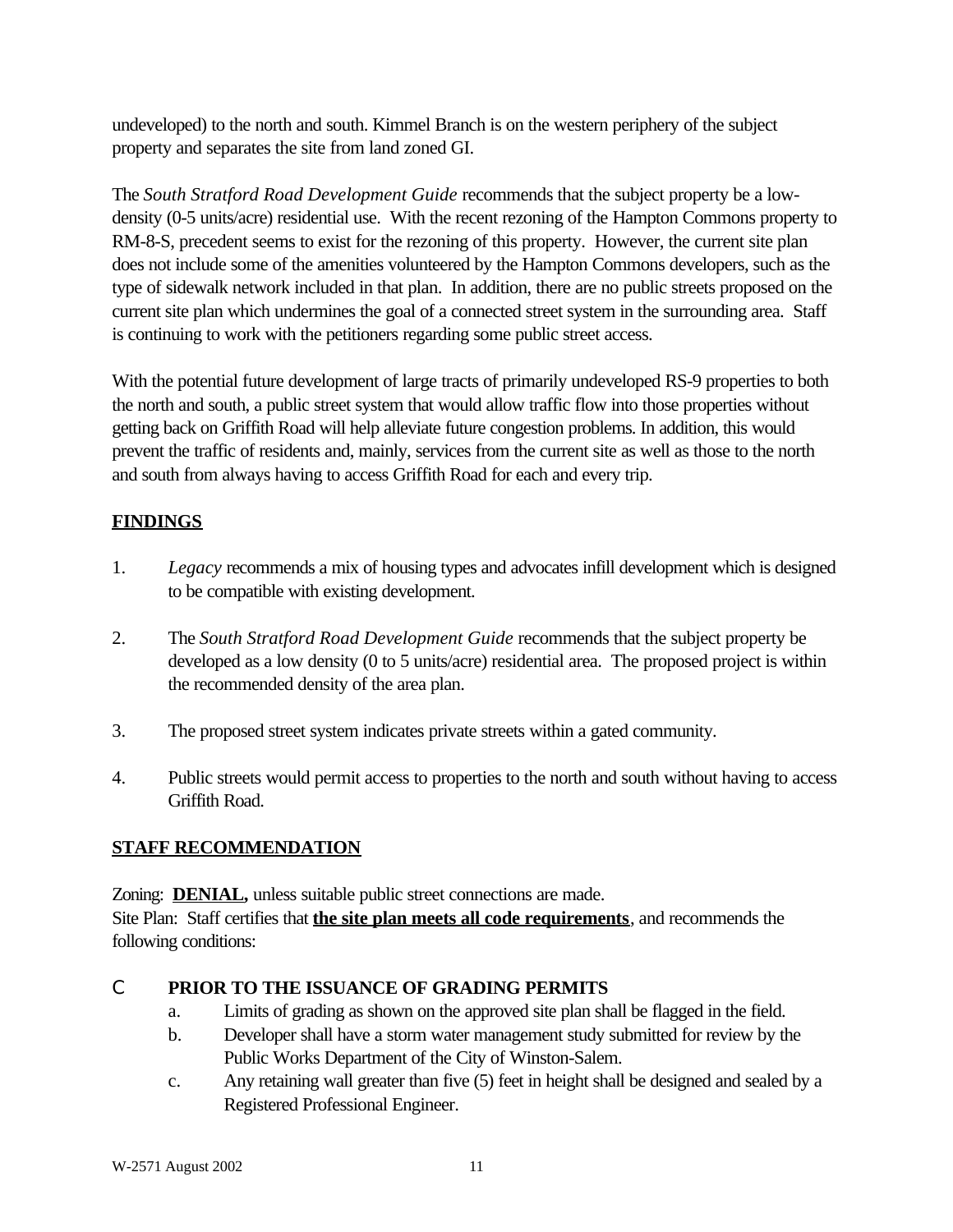## C **PRIOR TO THE ISSUANCE OF BUILDING PERMITS**

- a. On site fire hydrant locations shall be approved by the City Fire Department in writing to the Inspections Division.
- b. Developer shall record a final plat in the office of the Register of Deeds. Final plat shall show tentative building locations and all access and utility easements.
- c. Final plat shall include the dedication of right-of-way along Griffith Road to Winston-Salem DOT specifications.
- d. As volunteered by the petitioner, all buildings shall have a main roof line of 5:12 or greater.
- e. A Lighting Plan shall be approved by Planning staff.

# C **PRIOR TO THE ISSUANCE OF OCCUPANCY PERMITS**

- a. All required storm water management devices shall be installed.
- b. Developer shall install road improvements on Griffith Road as required by the Winston-Salem Department of Transportation.
- c. Install public fire hydrants in accordance with the City Fire Department and Utilities Department.

## C **OTHER REQUIREMENTS**

- a. One sign is permitted along Griffith Road. Sign shall be limited to a monument type with a maximum height of five (5) feet and a maximum copy area of eighteen (18) square feet.
- b. All building architecture shall substantially comply with the building materials and design as volunteered by the developer in attached "Exhibit A"

Gary Roberts presented the staff report.

# **PUBLIC HEARING**

FOR:

Judy Stalder, P. O. Box 5581, High Point, NC 27262

- You've got an excellent Planning staff. I've worked with staffs all over the state and you've got one of the best.
- Their role is to give you advice based on the current guidelines. Based on their advice and the *Stratford Road Development Guide*, we think this is the best design for this center. We're trying to market an active area for retirees who aren't ready to retire, who want to be near shopping, medical services, restaurants, interstates for their traveling needs. They won't have to worry about yard work or security or maintenance.
- We don't offer sidewalks, but we offer a pedestrian trail all around the 30-acre property. We do want to be able to provide a gated community if that's what our residents want. We don't want through traffic, because we are marketing to residents who need to feel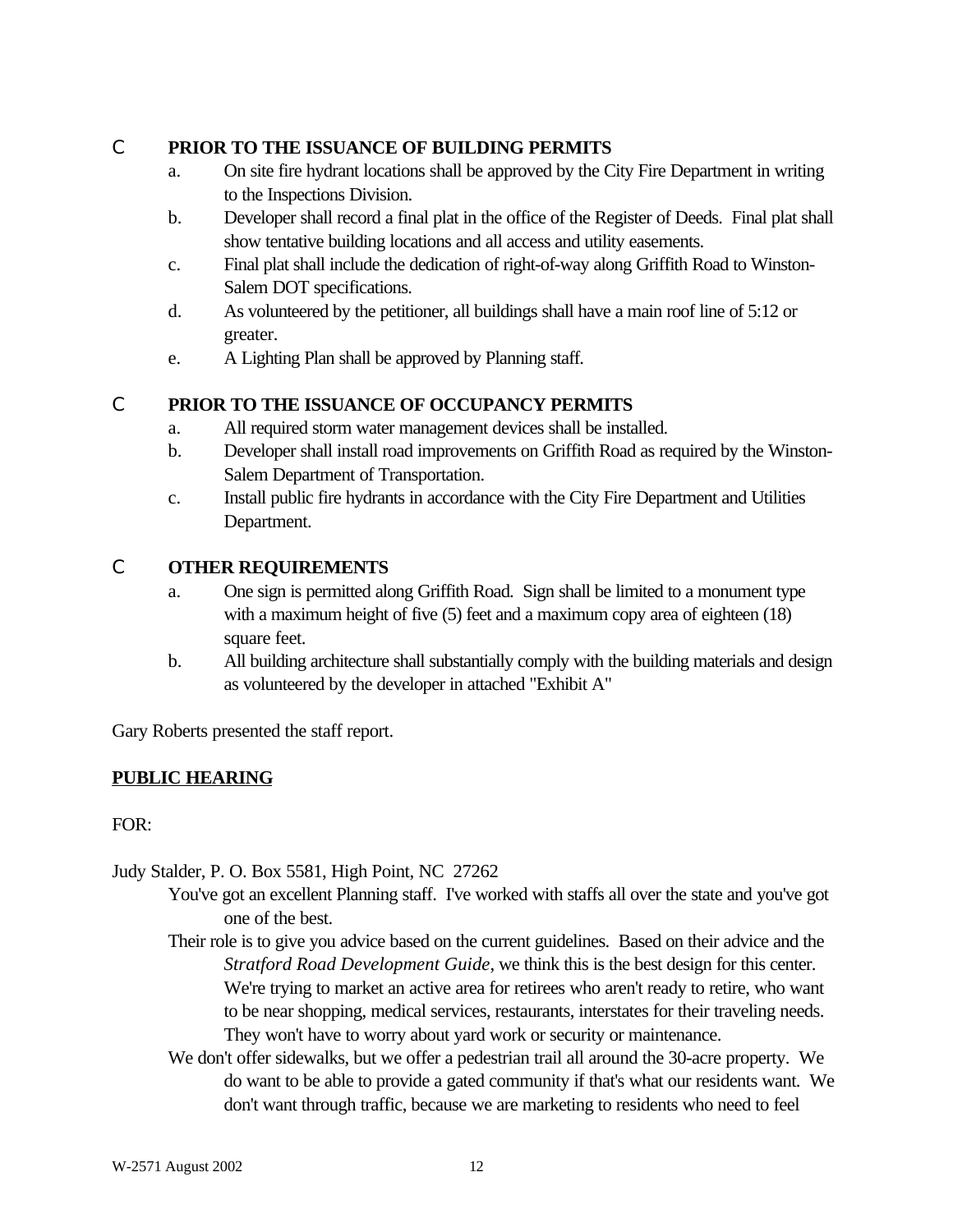secure. We're trying to create a community. Through traffic threatens their sense of security and community.

- We are offering to dedicate additional right-of-way on Griffith Road, and make other improvements required by Winston-Salem DOT.
- Because of the lifestyle we are offering, these townhomes will generate even less traffic that normal townhomes generate.

### AGAINST:

Philip Nance, 2800 Armstrong Road, Winston-Salem, NC 27103

Here representing Mr. & Mrs. Douglas Brendle who own a farm on 330 Everidge Road. We travel Griffith Road many times a day.

We are already stressed by traffic on Griffith Road and are very concerned about it.

Petition signed by 72 neighbors in opposition to this request.

We have some environmental concerns.

There are two lakes that this creek feeds into. We are very concerned about what this will do environmentally.

We are concerned about noise and pollution concerned.

We ask you to deny this.

Let's not forget the safety of those of us who already live in this area.

### **WORK SESSION**

During discussion by the Planning Board, the following points were made:

- 1. This project is very well designed. It would be highly recommended by staff in other locations where north/south access was not as critical. However, with this site located between a steep incline/creek to the west and Griffith Road to the east, approving this site without connections to the north and south would result in all north/south traffic being forced to use Griffith Road, even for short trips (such as delivery vehicles).
- 2. The project is the kind of development we want to encourage in Forsyth County. It is designed for a specific clientele for whom a sense of security is a crucial need. It is also designed to be a community. Having a north/south connector through this site would create the sense of dividing the community and introduce a sense of insecurity for the residents with outside vehicles coming through the property at all hours of day and night.
- 3. The petitioner has offered some right-of-way at the western edge of the property, to allow for a future north/south connection, but the terrain is so rough that it would likely never be useable.

MOTION: Dara Folan moved approval of the zoning map amendment with the original site plan